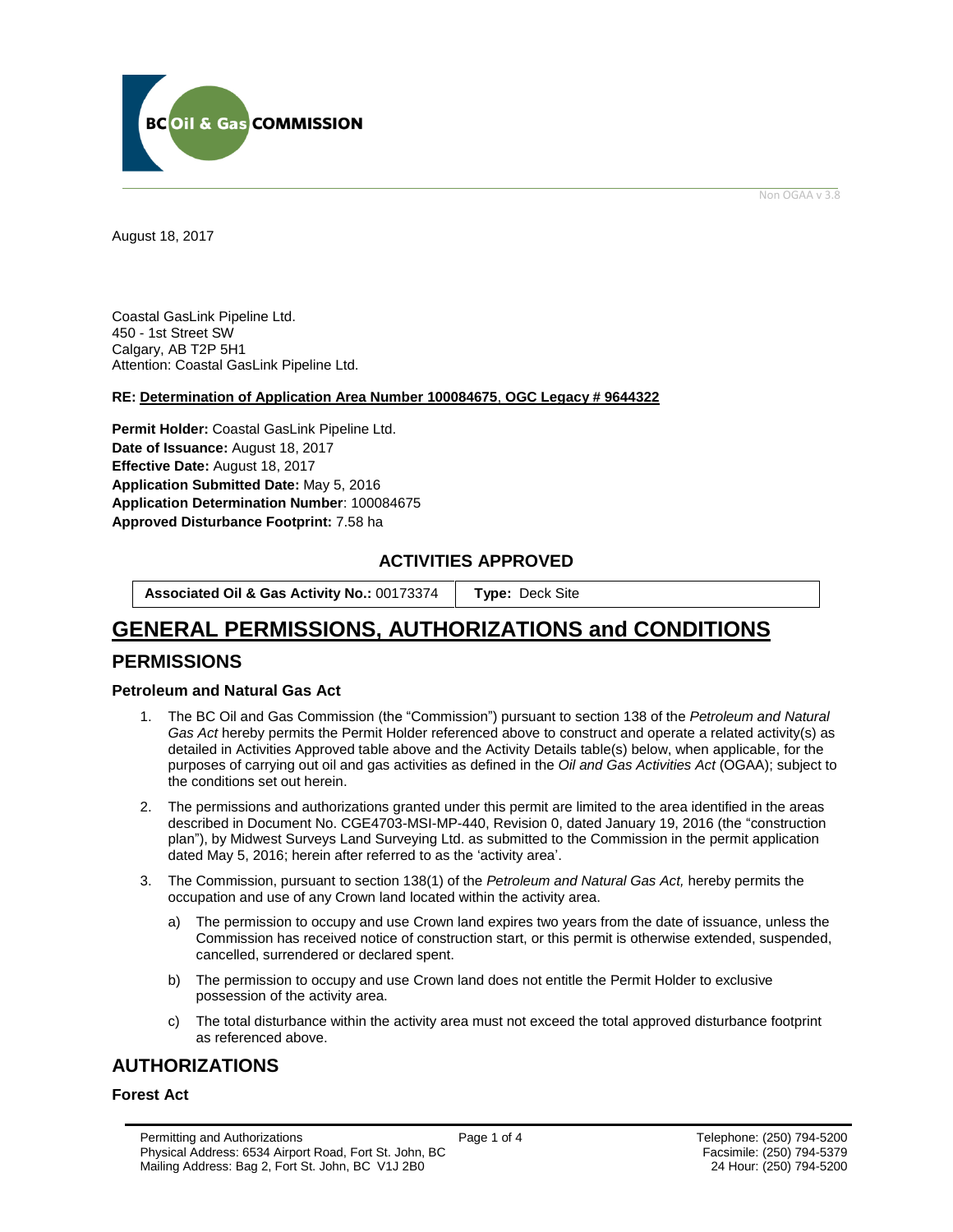Permit Holder: Coastal GasLink Pipeline Ltd. And Application Submission Date: May 5, 2016

Application Determination number: 100084675 Date Issued: August 18, 2017

4. The Commission, pursuant to section 47.4 of the *Forest Act*, hereby [authorizes](#page-0-0) the removal of Crown timber from the activity area under the cutting permits associated with the Master Licence(s) as follows:

> **Master Licence to Cut No.:** M02341 **Cutting Permit No.:** 23 **Timber Mark No.:** MTB859 **Total New Cut:** 7.58 ha

**[Forest District](https://ams-crd.bcogc.ca/crd/)**: (DPG) Prince George Natural Resource District

### **Region:** Interior

5. The cutting permits are deemed spent upon the submission of the post-construction plan or upon either the cancellation or expiry of the activities [approve](#page-0-0)d under the permit.

## **CONDITIONS**

### **Notification**

- 6. A notice of construction start must be submitted, as per the relevant Commission process at the time of submission, at least 48 hours prior to the commencement of activities under this permit.
- 7. Within 60 days of the completion of construction activities under this permit, the Permit Holder must submit to the Commission a post-construction plan as a shapefile and PDF plan accurately identifying the location of the total area actually disturbed under this permit. The shapefile and plan must be submitted via eSubmission.

### **General**

- 8. The rights granted by this permit in relation to unoccupied Crown land are subject to all subsisting grants to or rights of any person made or acquired under the *Coal Act, Forest Act, Land Act, Mineral Tenure Act, Petroleum and Natural Gas Act, Range Act*, *Water Sustainability Act* or *Wildlife Act*, or any extension or renewal of the same.
- 9. The Permit Holder must not assign, sublicense or permit any person other than its employees, contractors or representatives to use or occupy any Crown land within the activity area, other than its employees, contractors or representatives, without the Commission's written consent. The Permit Holder must ensure that the activity area is maintained in a condition so as to minimize hazards, including but not limited to hazards associated with storage of materials and equipment.
- 10. The Permit Holder must ensure that the activity area is free of garbage, debris and unused equipment.

### **Environmental**

- 11. Construction activities must not result in rutting, compaction or erosion of soils that cannot be reasonably rehabilitated to similar levels of soil productivity that existed on the activity area prior to the construction activities taking place.
- 12. Any temporary access must be constructed and maintained in a manner that provides for proper surface drainage, prevents pooling on the surface, and maintains slope integrity.
- 13. The Permit Holder must make reasonable efforts to prevent establishment of invasive plants on the activity area associated with the related activities set out in the Authorized Activities table above resulting from the carrying out of activities authorized under this permit.
- 14. Following completion of construction associated with the associated activities set out in the Authorized Activities table above, the Permit Holder must, as soon as practicable
	- a) decompact any soils compacted by the activity;
	- b) if natural surface drainage pattern was altered by the carrying out of the activity, the Permit Holder must restore, to the extent practicable, to the drainage pattern and its condition before the alteration; and
	- c) re-vegetate any exposed soil on the activity area including, where necessary, using seed or vegetative propagules of an ecologically suitable species that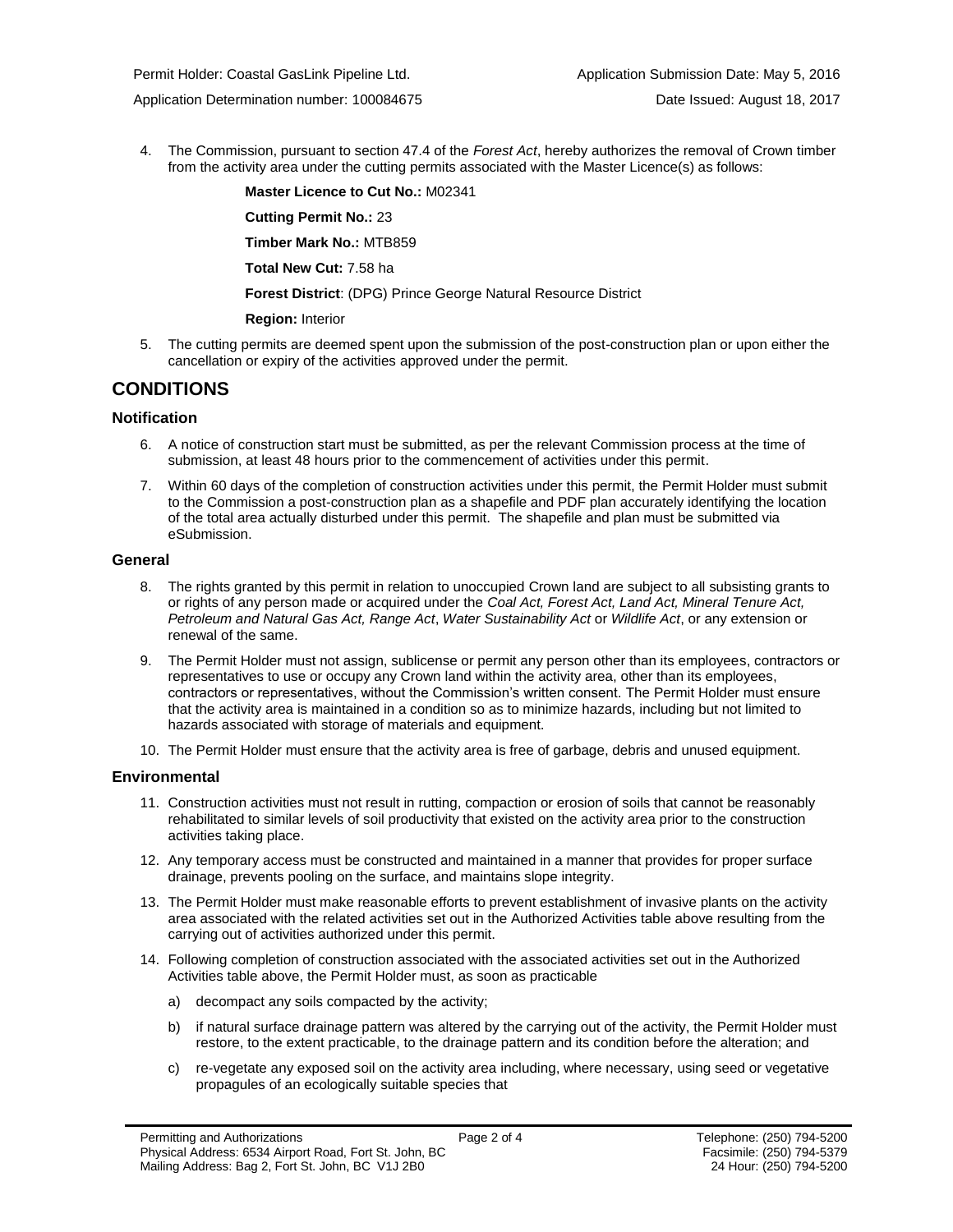- (i) promote the restoration of the wildlife habitat that existed on the area before the oil and gas activity was begun, and
- (ii) stabilize the soil if it is highly susceptible to erosion.
- d) Following completion of construction activities authorized herein, any retrievable surface soils removed from the activity area must be redistributed so that the soil structure is restored, to the extent practicable, to its condition before the activity was begun.
- 15. The Permit Holder must ensure that the activities authorized under this approval do not result in any deleterious materials being deposited into a stream, wetland or lake.
- 16. The permit holder must not undertake construction or significant maintenance activities within the riparian management area of any stream, wetland or lake.
- 17. Prior to construction, the permit holder must complete a pre-site assessment identifying any karst features within 100m of permitted activities. The permit holder must submit, to the satisfaction of the Commission, results of the assessment, including mitigation in the form of a report. The assessment and report must be completed by a qualified professional.
- 18. The permit holder must not undertake clearing or significant maintenance activities within 200 metres of an active bear den.
- 19. The permit holder must not undertake any construction or significant maintenance activities within the Hart Caribou Herd between January 15 and July 15.

#### **Clearing**

- 20. The Permit Holder is permitted to fell any trees located on Crown land within 1.5 tree lengths of the activity area that are considered to be a safety hazard according to *Workers Compensation Act* regulations and must be felled in order to eliminate the hazard. Trees or portions of these trees that can be accessed from the activity area without causing damage to standing timber may be harvested.
- 21. The holder of the cutting permit must pay to the government, stumpage and any waste billing determined in accordance with the terms of this [authorization.](#page-0-0)
- 22. The [authorized](#page-0-0) cutting permit does not grant the Permit Holder the exclusive right to harvest Crown timber from the activity area. Authority to harvest some or all of the timber may be granted to other persons. The Permit Holder's right to harvest timber applies to any timber found on the site at the time they undertake harvesting activities.
- 23. All harvested Crown timber must be marked with the cutting permit's associated timber mark.
- 24. Stumpage for Cutting Permit No. 23 will be calculated in accordance with the Interior Appraisal Manual as amended from time to time.

### **Archaeology**

- 25. An Archaeological Impact Assessment (AIA) is required for the proposed development area prior to any development activities taking place.
- 26. An AIA report must be submitted to the Commission as soon as practicable.
- 27. If artifacts, features, materials or things protected under section 13(2) of the Heritage Conservation Act are identified the permit holder must, unless the permit holder holds a permit under section 12 of the Heritage Conservation Act issued by the Commission in respect of that artifact, feature, material or thing:
	- a) immediately cease all work in the vicinity of the artifacts, features, materials or things;
	- b) immediately notify the Commission and the Archaeology Branch of the Ministry of Forests, Lands and Natural Resource Operations
	- c) refrain from resuming work in the vicinity of the artifacts, features, materials or things except in accordance with an appropriate mitigation plan that has been prepared in accordance with the Heritage Conservation Act and approved by the Archaeology Branch of the Ministry of Forests, Lands and Natural Resource Operations.